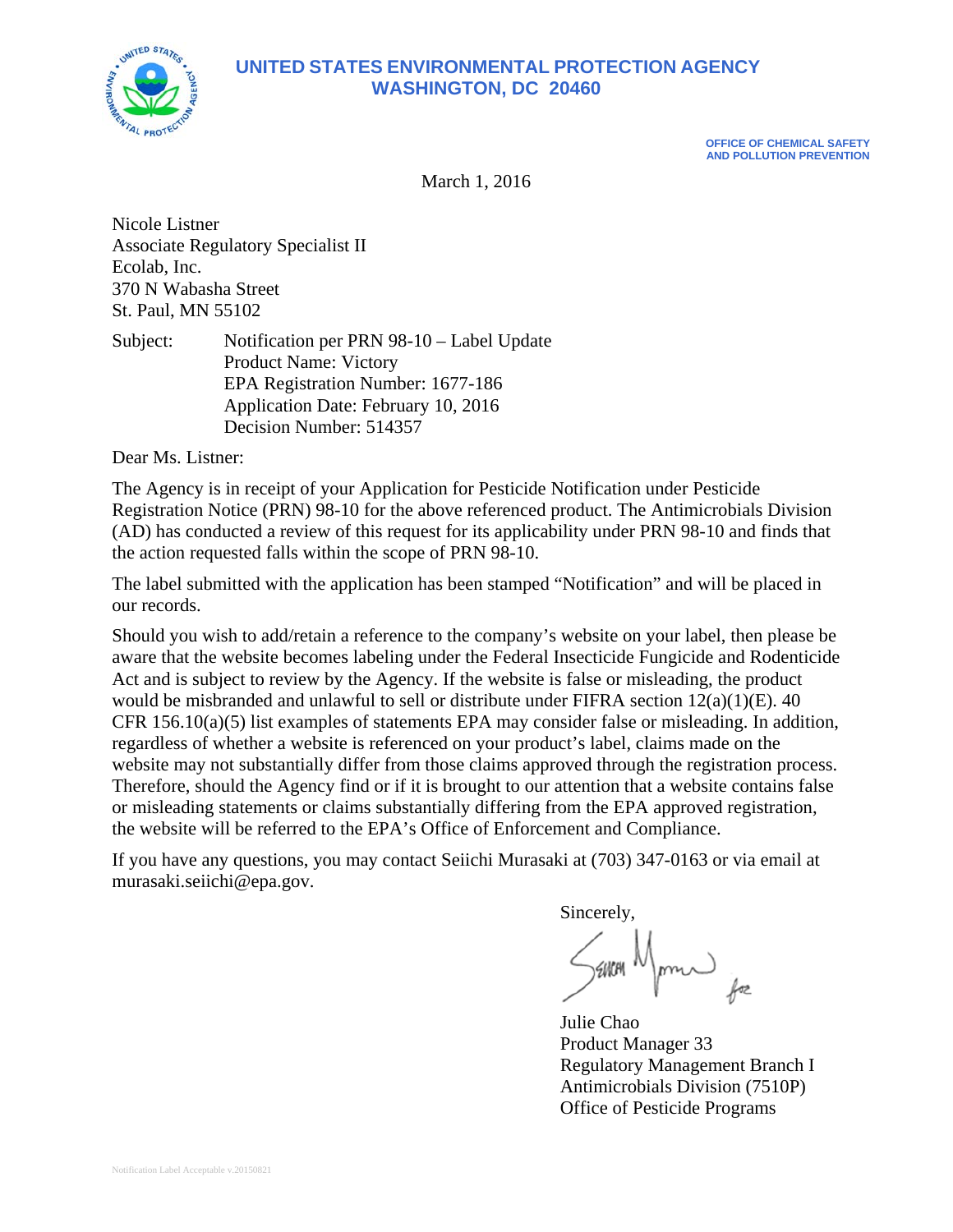## **VICTORY**

### **Water Additive for Pathogen\* Reduction in Fruit and Vegetable Wash or Process Waters**

### **Controls the Growth of Spoilage and Decay Causing Non-Public Health Organisms on Fruit and Vegetable Surfaces and in Wash or Process Waters Antimicrobial Fruit and Vegetable Wash**

### **Active Ingredients:**

### **NOTIFICATION**

1677-186<br>The applicant has certified that no changes, other than those reported to the Agency have been made to the labeling. The Agency acknowledges this notification by letter dated:

**KEEP OUT OF REACH OF CHILDREN DANGER**

03/01/2016

(See [back], [side], [other] label for [complete] [additional] [directions for use] [precautionary statements] [and] [first aid])

(Refer to the (MSDS) (SDS) for additional product hazard information)

## **PRECAUTIONARY STATEMENTS**

### **HAZARDS TO HUMANS AND DOMESTIC ANIMALS**

**CORROSIVE:** Causes severe eye damage and skin burns. Harmful or fatal if swallowed. Do not get in eyes, on skin, or on clothing. Wear chemical goggles, rubber gloves, and protective clothing if handling concentrate. Wash thoroughly with soap and water after handling. Remove any contaminated clothing and wash before re-use.

### **FIRST AID**

**IF ON SKIN OR CLOTHING**: Take off contaminated clothing. Rinse skin immediately with plenty of water for 15 –20 minutes. Call a poison control center or doctor for treatment advice.

**IF IN EYES**: Hold eye open and rinse slowly and gently with water for 15-20 minutes. Remove contact lenses, if present, after the first 5 minutes, then continue rinsing eye. Call a poison control center or doctor for treatment advice.

**IF SWALLOWED:** Call a poison control center or doctor immediately for treatment advice. Have a person sip a glass of water if able to swallow. Do not induce vomiting unless told to do so by the poison control center or doctor. Do not give anything by mouth to an unconscious person.

**FOR EMERGENCY MEDICAL INFORMATION CALL TOLL-FREE: 1-800-328-0026** NOTE TO PHYSICIAN: Probable mucosal damage may contraindicate the use of gastric lavage.

### **PHYSICAL AND CHEMICAL HAZARDS:**

Strong oxidizing agent. Corrosive. Do not use in concentrated form. Mix only with water according to label instructions. Never bring concentrate in contact with other sanitizers, cleaners or organic substances.

**ENVIRONMENTAL HAZARDS:** This product is toxic to birds, fish, and aquatic invertebrates. Do not discharge effluent containing this product into lakes, streams, ponds,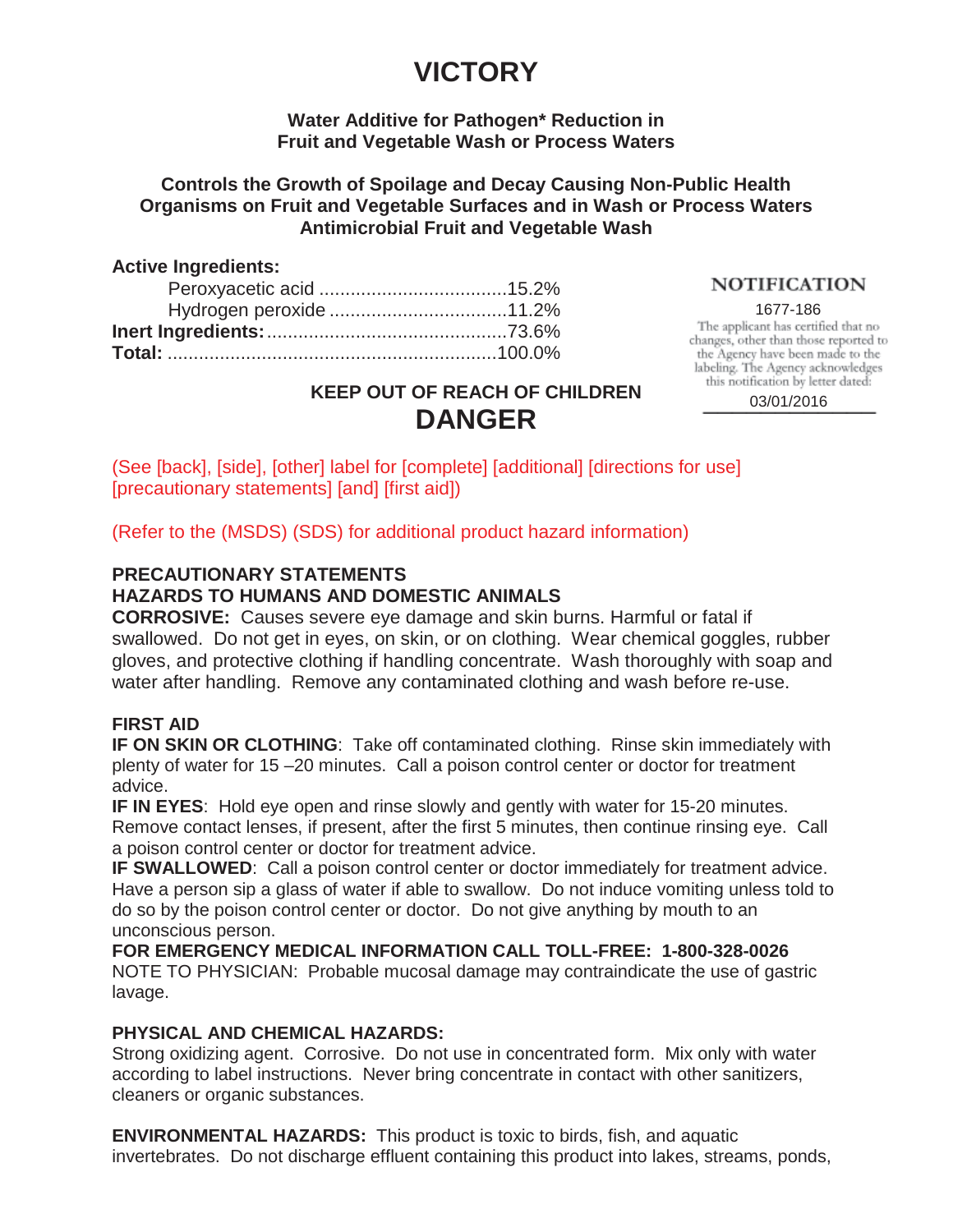estuaries, oceans, or other waters unless in accordance with the requirements of a National Pollutant Discharge Elimination System (NPDES) permit and the permitting authority has been notified in writing prior to discharge. Do not discharge effluent containing this product to sewer systems without previously notifying the local sewage treatment plant authority. For guidance contact your State Water Board or Regional Office of the EPA.

Used as directed, *Victory* reduces 99.9% of the pathogens *Escherichia coli* O157:H7\*, *Listeria monocytogenes\** and *Salmonella enterica*\* in fruit and vegetable wash waters. *Victory* also provides control of spoilage and decay causing non-public health organisms present in the wash or process waters and on the surface of fresh-cut, post-harvest and processed fruits and vegetables.

Areas of Use: Restaurants, cafeterias, food service operations, commissaries, kitchens, grocery stores, and food processing plants.

(Note to reviewer: language in parenthesis is optional. Any claim not approved by CDPR will include the statement "Use not approved in the state of California")

### **DIRECTIONS FOR USE**

It is a violation of Federal Law to use this product in a manner inconsistent with its labeling.

### **For Pathogen\* Reduction and Control in Fruit and Vegetable Wash or Process Waters**:

*Victory* will provide a 99.9% reduction of the pathogens *Escherichia coli* O157:H7\*, *Listeria monocytogenes\** and *Salmonella enterica*.\* in fruit and vegetable wash or process waters.

Mix *Victory* with water either batchwise or continuously by adding 1.0 fluid ounce *Victory* per 16.4 gallons of water (53.3 grams or (48 mL) *Victory* per 100 L of water). This will produce 30-80 ppm peroxyacetic acid. Adjust dose as needed to maintain product concentration. Allow a minimum contact time of 90 seconds.

### **For Treatment of Fruit and Vegetable Surfaces and Wash or Process Waters**:

*Victory* will control the growth of spoilage and decay causing non-public health organisms in wash waters and on the surface of fruits and vegetables. This product is not intended for control of any public health organisms on fruit and vegetable surfaces.

Mix *Victory* with water either batchwise or continuously by adding 1.0 fluid ounce *Victory* per 16.4 gallons of water (53.3 grams or (48 mL) *Victory* per 100 L of water). This will produce 30-80 ppm peroxyacetic acid. Adjust dose as needed to maintain product concentration.

The fruits and vegetables can be sprayed or submerged in the resulting solution, followed by adequate draining. Minimum contact times of a 45 second continuous spray application and 1 minute for submersion are recommended.

Refer to *Victory* Package Insert for the recommended list of fruits and vegetables.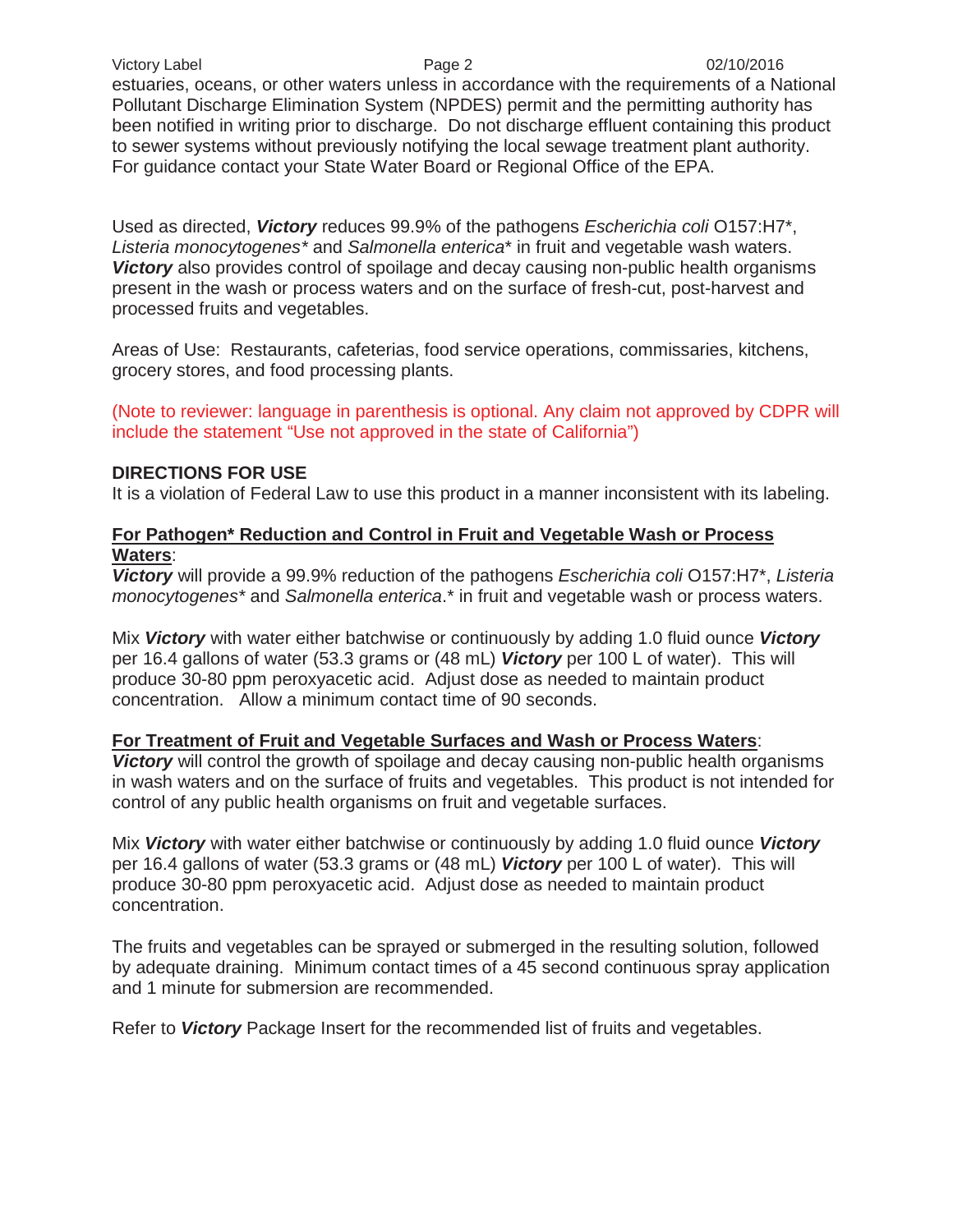### **STORAGE AND DISPOSAL:**

**DO NOT CONTAMINATE WATER OR FOOD BY STORAGE OR DISPOSAL**

**PESTICIDE STORAGE:** Product must should be kept cool and in vented container to avoid any explosion hazard.

**PESTICIDE DISPOSAL**: Pesticide wastes are acutely hazardous. Improper disposal of excess pesticide, spray mixture, or rinsate is a violation of Federal law. If these wastes cannot be disposed of by use according to label instructions, contact your State Pesticide or Environmental Control Agency, or the Hazardous Waste representative at the nearest EPA Regional Office for guidance.

### **CONTAINER DISPOSAL:**

(< 55-gallon rigid ) Non-refillable container. Do not reuse or refill this container. Triple rinse or pressure rinse container (or equivalent) promptly after emptying. Offer for recycling, if available, or discard in trash.

(Totes) Refillable container. Refill this container with pesticide only. Do not reuse this container for any other purpose. Verify that the tote is empty. Seal tote and contact Ecolab for return. Cleaning the container before disposal is the responsibility of the person disposing of the container. Cleaning before refilling is the responsibility of the refiller. To clean the container empty the remaining contents from this container into a holding vessel or rinsate collection system. Fill the container about 10 percent full with water. Agitate vigorously for 2 minutes. Pour or pump rinsate into holding vessel or rinsate collection system. Repeat this rinsing procedure two more times.

U.S. Patent No. 5,674,538

FOR (COMMERCIAL) (OR) (INSTITUTIONAL) USE STRONG OXIDIZING AGENT

Net Contents: 58 oz. (1, 715 mls) 96 oz. (2,839 mls) 55 U.S. Gals. (208.2 L) 300 U.S. Gals. (1134 L) - tote

EPA Reg. No. 1677-186

EPA Est.: 1677-MN-1 (P), 60156-IL-1 (SI) 1677-CA-2 (R), 1677-TX-1 (D), 1677-OH-1 (H) Ecolab Inc. 1677-IL-2 (J), 1677-CA-1 (S) 370 N. Wabasha Street 1677-GA-1 (M), 1677-WV-1 (V) St. Paul, MN 55102 Superscript refers to first letter of date code

(Made in United States of America) (Made in USA)